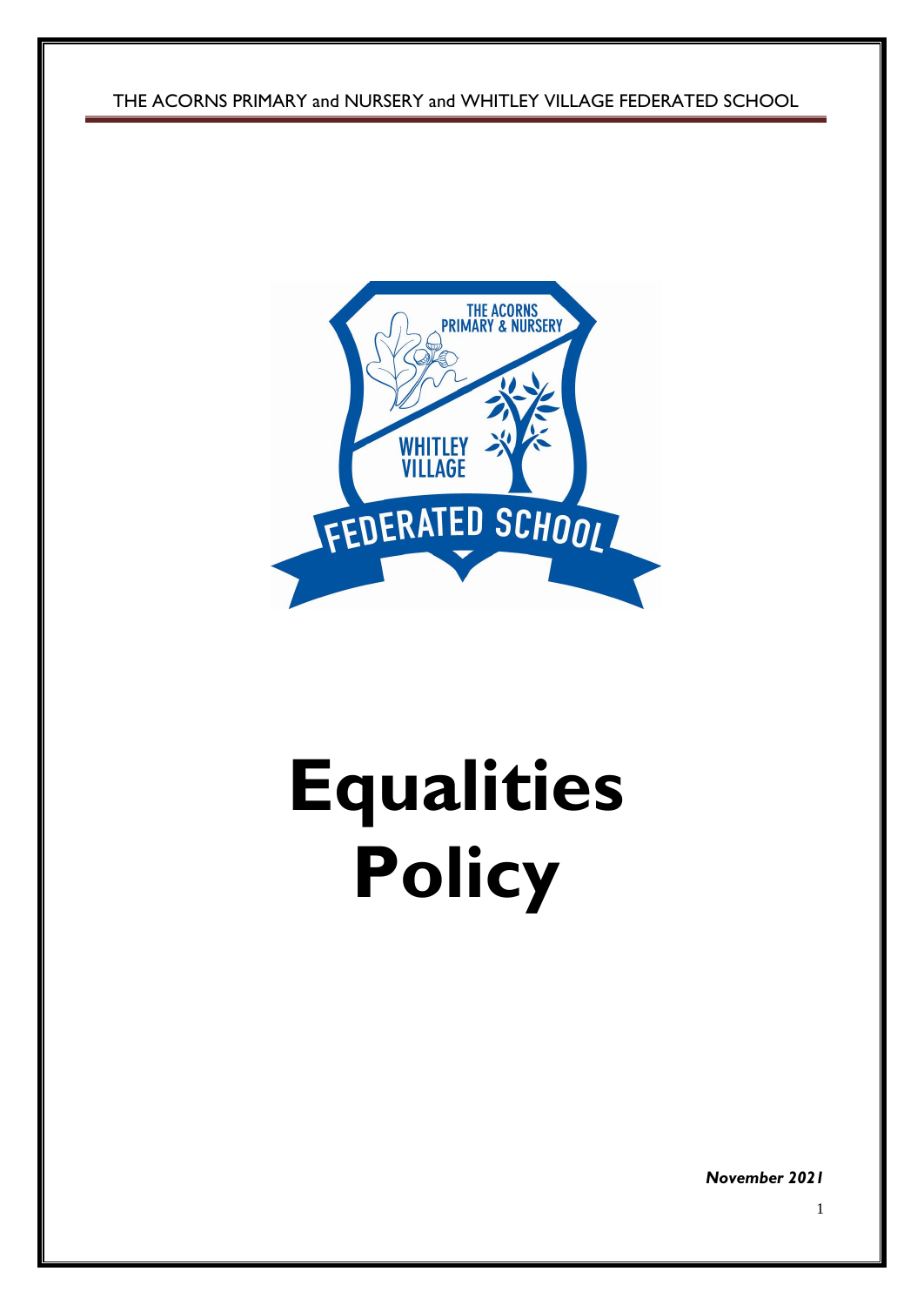This single policy acts as an umbrella policy and replaces separate policies on race, disability and gender to address and aim to eliminate discrimination, advance equality of opportunity and foster good relations.

It reflects the legal duties set out in the *Equality Act 2010*, which has replaced the the *Equal Pay Act 1970*, *Sex Discrimination Act 1975*, *Race Relations Act 1976*, *Disability Discrimination Act 1995*, *Employment Equality (Religion or Belief) Regulations 2003*, *Employment Equality (Sexual Orientation) Regulations 2003* and the *Employment Equality (Age) Regulations 2006*. This policy also reflects our duties set out in the *Public Sector Equality Duty* relating to schools (revised 2017).

Part One sets out the school's aims to promote equality of opportunity and comply with the Act; Part Two sets out the legal duties which are referred to in Part One.

The primary aim of The Acorns Primary and Nursery and Whitley Village Federated Schools is to enable all pupils to fully participate in every part of school life by developing each child's self-confidence, recognising their strengths and encouraging them to achieve their full potential.

At The Acorns Primary and Nursery and Whitley Village Federated Schools, we take steps to advance equality of opportunity, foster good relations and eliminate discrimination or harassment across all of the protected characteristics (age, race, gender reassignment, disability, marriage and civil partnership, religion and belief, pregnancy and maternity, gender, sexual orientation) within the school community. We are Unicef Rights Respecting Schools and work within the framework of Andrew Moffatt's 'No Outsiders'. The Acorns is also on a journey to achieve the Rainbow Flag Award, working alongside The Proud Trust to ensure equality is at the core of our values and ethos.

Our ultimate aim is to achieve our vision, mission and core values for all our pupils:

**Vision** Be the best you can be

**Rules**

Ready, Respectful and Safe

# **Part One**

#### **Aims**

In line with the Public Sector Equality Duty, our aims are to:

1. Eliminate unlawful discrimination, harassment, victimisation and other conduct prohibited by the Act.

2. Advance equality of opportunity between people who share a protected characteristic and those who do not.

3. Foster good relations between people who share a protected characteristic and those who do not.

#### **Our Pledge**

- We will regularly consider the ways in which our teaching and the curriculum provision will support high standards of attainment, promote common values, and help students understand and value the diversity that surrounds them. They will be taught critical thinking skills in order to identify and challenge prejudice and stereotyping, especially relating to the 9 protected characteristics:
	- age
	- race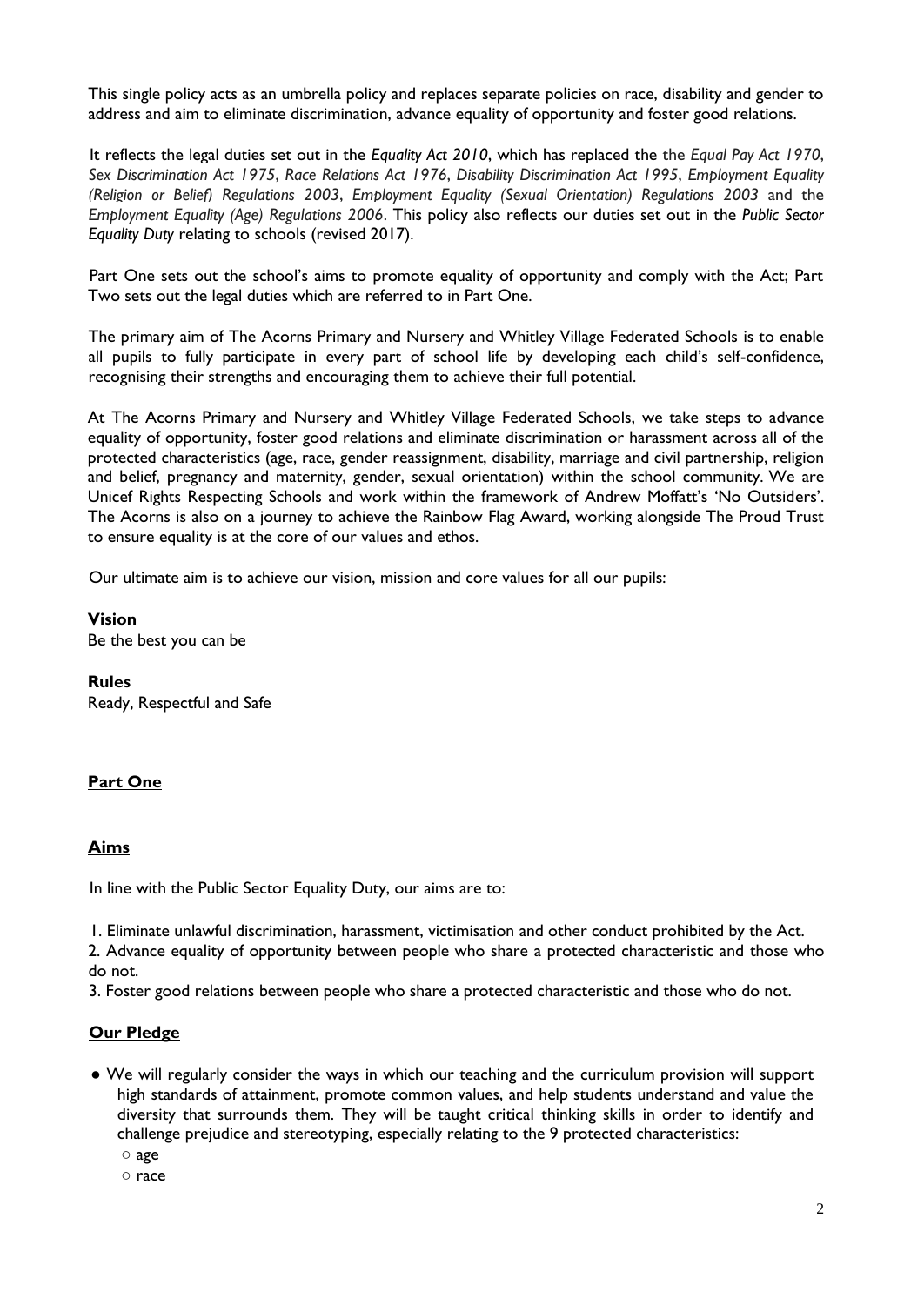- gender reassignment *(at the Federation we include the spectrum of trans identities)*
- disability
- marriage and civil partnership
- religion and belief
- pregnancy and maternity
- gender
- sexual orientation
- We will do this by using the most recent and relevant research to inform our SMSC provision and practices within school, including work on 'No Outsiders' and with The Proud Trust.
- We will take reasonable and necessary steps to meet pupils' needs by using a variety of approaches and planning reasonable adjustments, enabling all of our pupils to take as full a part as possible in all the activities of the school.
- We will make reasonable adjustments to ensure the school environment and its activities are as accessible and welcoming as possible for pupils, staff and visitors to the school.
- We are also committed to ensuring staff with a disability have equality of opportunity.
- We will take on board the feedback from pupils, parents, advisory staff and visitors to the school, to ensure that the school environment is as safe, welcoming and accessible as possible to all school users.
- We will regularly review our accessibility plans to ensure that appropriate measures are taken to ensure inclusivity.
- We will ensure that all staff are aware of their legal duties under the Equality Act 2010, the different forms of discrimination and what 'reasonable adjustments' mean in practice.
- We will ensure the curriculum is accessible to all pupils with special educational needs and disabilities (SEND) or those for whom English is not their first language.
- Auxiliary aids and services will be provided for them, where reasonable adjustments are required.
- By planning ahead, we will ensure that all pupils are able to take part in extracurricular activities and residential visits, so that no one is disadvantaged on the grounds of a protected characteristic.
- We will actively encourage and model positive attitudes towards pupils and staff, and expect everyone to treat others with respect.
- We will regularly consider the ways in which the taught and wider curricula will help to promote awareness of the rights of individuals and develop the skills of participation and responsible action actively relating these to the United Nations Convention on the Rights of the Child 1990, as Unicef Rights Respecting Schools.
- We will monitor the progress and achievement of all pupils and will identify any significant trends in relation to the protected characteristics. This information will help the school to ensure that individual pupils are achieving their potential and the school is being inclusive in practice.
- As part of the recruitment process, we ensure that all staff have equality of opportunity in terms of recruitment, retention, training opportunities and promotions. We will not ask health-related questions to job applicants before offering a job, unless it relates to an intrinsic function of the work they do. We will make reasonable adjustments such as providing auxiliary aids for our disabled staff.
- We will ensure that school procedures and rules do not prejudice or disadvantageously highlight any of the 9 protected characteristics. For example, in association with gender:
	- We will ensure that our uniform policy does not assign a particular uniform in accordance with a perceived gender.
	- We use gender neutral language where gendered language is not necessary
	- We will not separate into binary gendered groups where it is not necessary in order to achieve the objective.
	- We will offer gender neutral toileting facilities where a person feels uncomfortable using the current gendered facilities
	- We will actively develop our whole-school practices to ensure that all genders are made to feel welcome and comfortable.
	- We will ensure that staff, children, parents and wider school community are referred to by their preferred pronoun if stated.
- We will seek the views of advisory staff and outside agencies and partnerships with other schools where this is needed.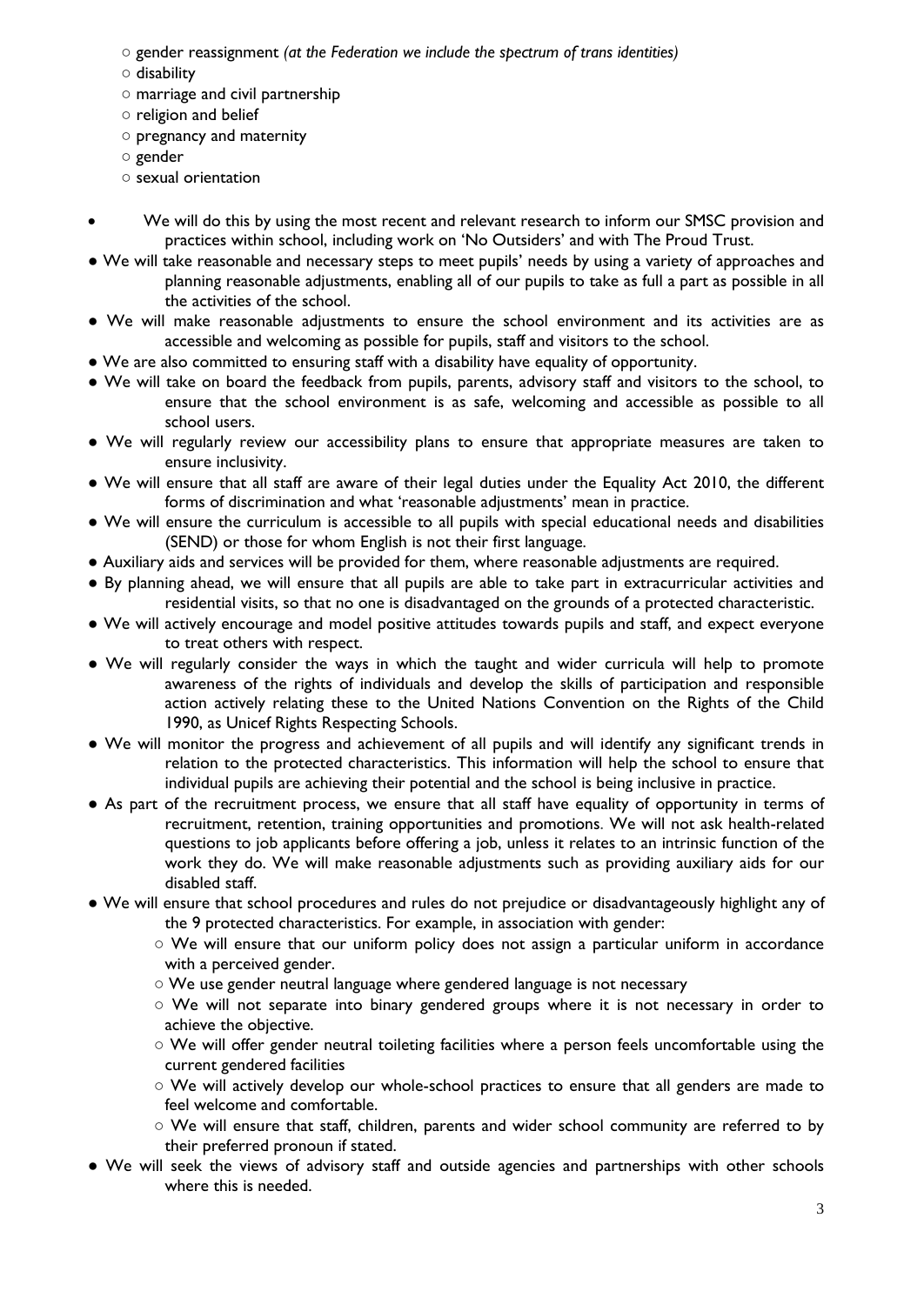- In planning the curriculum and resources we will take every opportunity to promote and advance equality, ensuring that artists, texts, authors, key-figures & role models are representative of society as a whole.
- Bullying and discriminatory/prejudice incidents will be carefully monitored via the school CPOMS recording and reporting system for child protection, safeguarding, pastoral and welfare issues and dealt with effectively in accordance with Meadow and the Local Authority's discriminatory incident reporting procedure.
- We expect that all staff will be ambassadors for equal opportunities, deal with bullying and discriminatory incidents and be able to identify, challenge and educate about prejudice and stereotyping, both through planned lessons and through incidental learning.
- We will ensure that mindful learning opportunities will be interwoven throughout our curriculum to include lessons on stereotyping, disability, respect for other cultures, religions and beliefs, tackling homophobia, gender equality, gender identity, raising self-esteem, equality of opportunity, racism, migration, socio-economic disadvantage, developing a sense of community and an understanding of the effects of discrimination.
- When drawing up policies, we will critically evaluate the policy to ensure that it does not, even inadvertently, disadvantage people with protected characteristics.
- We will ensure that staff receive regular training/updates to disseminate good practice in relation to moral obligation and changes in law/duties.

# **Practice**

At The Acorns Primary and Nursery and Whitley Village Federated Schools, the above will be ensured and implemented in a number of ways as follows:

- A thorough and current SMSC provision (including PSHE lessons) which addresses the nine protected characteristics and equality explicitly.
- Assemblies linked with our SMSC themes and provision, including 'No Outsiders'.
- A critical-thinking approach within the broader curriculum which links national curriculum objectives to current experience, equality objectives and the local and global community.
- Mindfulness of opportunities to interleave learning opportunities, and take advantage of incidental learning opportunities, relating to equality into all curriculum areas.
- An active approach to consistently review and improve provision in school
- Monitoring achievement and progress of all children, and being mindful of potential barriers to success when progress is not being made.
- Monitoring of exclusions of all children, and being mindful of potential barriers to success relating to the nine protected characteristics.
- Maintaining a high level of CPD for key members of staff which is then cascaded across all staff to ensure we are all up to date with the best practices for inclusion and equal opportunities.

# **Monitoring and Review**

● The Executive Headteacher implements the school's equality policy on a day-to-day basis and ensures that all staff are aware of the details of the policy.

- The Executive Headteacher reports to governors on matters relating to equality and discrimination.
- This policy will be reviewed every four years unless there are changes in law that need to be considered.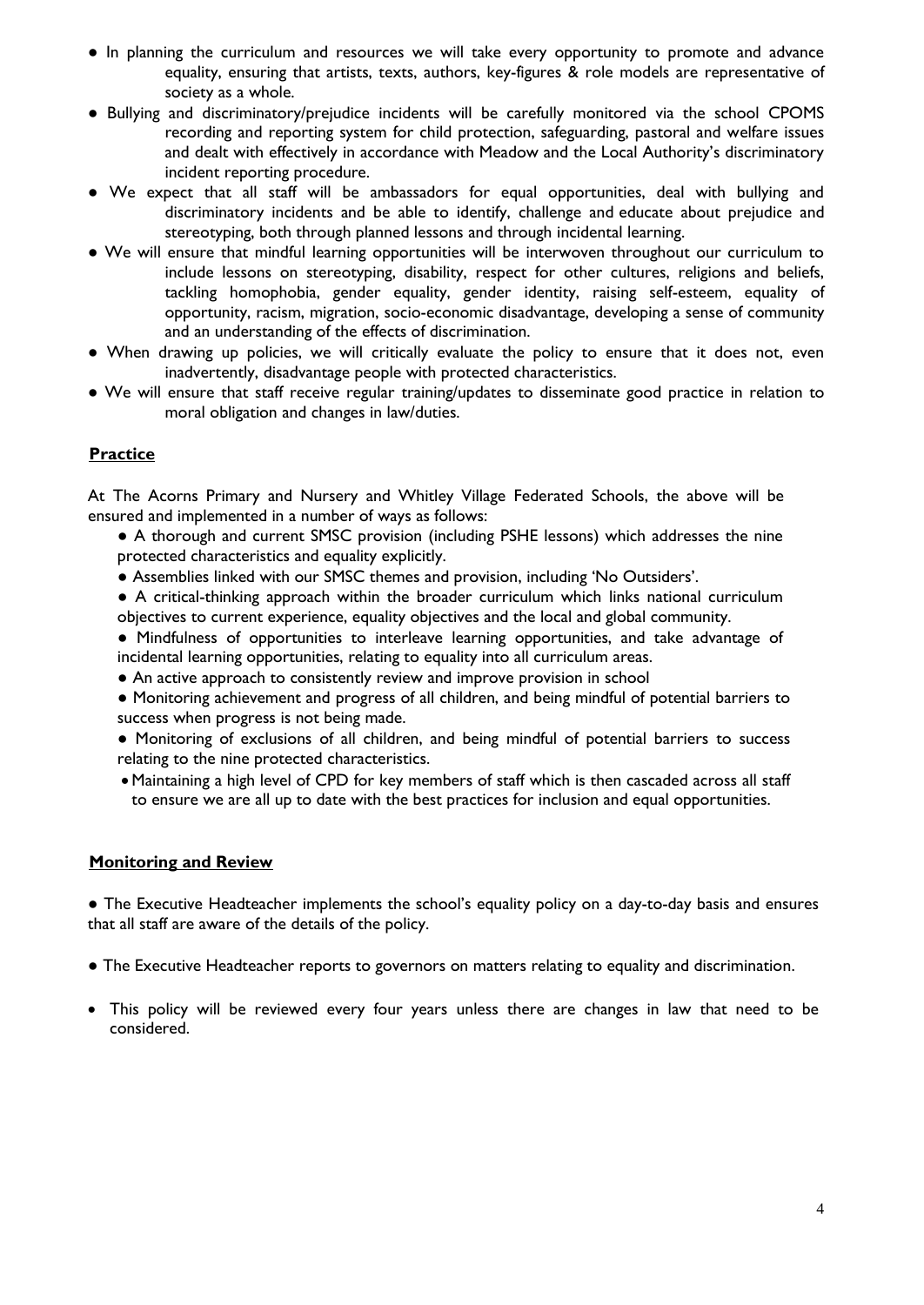# **Responsibilities**

All governors, staff, volunteers, pupils and families need to develop an appropriate understanding of, and act in accordance with, the school's equality plan.

In addition, the school governors are responsible for ensuring that the school prepares, implements, reports on and reviews the equality policy and associated action plans, and in particular the employment implications of meeting the duty.

#### **The Executive Headteacher will work with the staff to ensure that:**

- the policy is implemented
- staff recruitment, training opportunities and conditions promote equality

● all staff, pupils and their parents are consulted regarding, and are aware of the school's responsibility to meet the equality duty

- existing and planned policies are assessed for ways that they impact on equality
- curriculum planning, learning and teaching methods, classroom organisation and assessment procedures, behaviour management, school journey and extended school activities take account of the need to promote all aspects of equality
- incidents of bullying and harassment in relation to the nine protected characteristics are dealt with in accordance with the anti-bullying policy
- all staff take ownership of their responsibility to incorporate the above practices

# **Breaches of the equality policy**

Where appropriate, breaches of the policy will be dealt with in a manner appropriate to the level of breach, and with the intention of bringing about the relevant changes.

More serious breaches of this policy will be dealt with in accordance with our Federations' Preventing and Tackling Bullying and harassment Policies and procedures, and the disciplinary procedures of staff.

Where safeguarding issues come to the attention of the school, these will be dealt with according to our child protection procedures.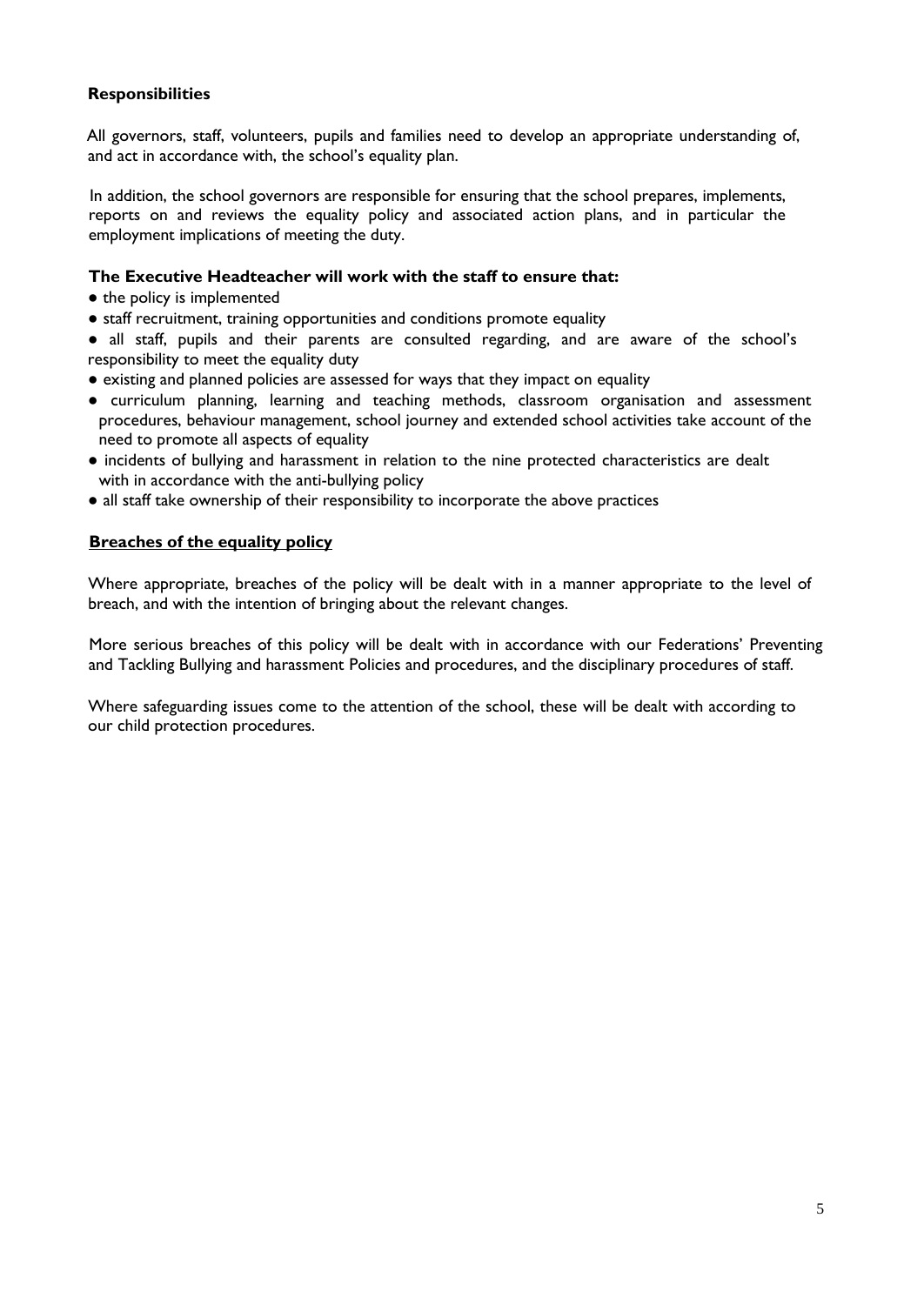# **Part Two**

# **Our Legal Duties**

Legislation relating to equality and discrimination is laid out in the Equality Act 2010.

This legislation covers employment (work), the provision of services and public functions, and education. Employers (schools) are liable for discriminatory acts of their employees if they did not take reasonable steps to prevent such acts.

Employees can be liable for acts (where an employer took reasonable steps to prevent such acts).

## **The 'Protected Characteristics' within equality law are:**

**Age** - A person of a particular age (e.g. 32 year old) or a range of ages (e.g. 18 - 30 year olds). Age discrimination does not apply to the provision of education, but it does apply to work.

**Disability** - A person has a disability if s/he has, or has had, a physical or mental impairment which has a substantial and long-term adverse effect on their ability to carry out normal day-to-day activities. It includes discrimination arising from something connected with their disability such as use of aids or medical conditions. HIV, multiple sclerosis and cancer are all considered as disabilities, regardless of their effect.

**Gender reassignment** - A person (usually with 'gender dysphoria') who is proposing to undergo, is undergoing or has undergone gender reassignment (the process of changing physiological or other attributes of sex, therefore changing from male to female, or female to male). 'Trans' is an umbrella term to describe people with this 'Gender Identity'. 'Intersex' or 'Third Sex' is not covered by the Act but the school will treat Intersex children with the same degree of equality as children with gender dysphoria. Children as young as five may begin to show signs of gender dysphoria and therefore it is relevant in any school environment. (The Proud Trust in Cheshire supports schools in supporting children with gender identity).

**Marriage and civil partnership** – Marriage and civil partnership discrimination does not directly apply to the provision of education, but it does apply to work. This should also be considered when working with families with parents in all or no partnerships.

Pregnancy and maternity - Maternity refers to the period of 26 weeks after the birth (including stillbirths), which reflects the period of a woman's Ordinary Maternity Leave entitlement in the employment context. In employment, it also covers (where eligible) the period up to the end of her Additional Maternity Leave.

**Race** - A person's colour, nationality, ethnic or national origin. It includes Travellers and Gypsies as well as White British people.

**Religion and belief** - Religious and philosophical beliefs including lack of belief. Generally, a belief should affect your life choices or the way you live for it to be included in the definition. Religion and belief discrimination does not prevent a school from carrying out collective worship or other curriculum based activities, but pupils may withdraw from acts of collective worship.

**Sex** - A man or a woman.

**Sexual orientation** - A person's sexual orientation towards the same sex (lesbian or gay), the opposite sex (heterosexual) or to both sexes (bisexual). Although children may not identify as gay or lesbian when very young, promotion of sexual orientation equality is as relevant in a primary school environment as it is in a secondary school. For example, a child may have an older sibling or parent who is gay. Children may experience friends 'questioning' or 'coming out' when they are in secondary school or college. Schools with a particular religious ethos cannot discriminate against lesbian, gay or bisexual pupils.

*It is also unlawful to discriminate because of the sex, race, disability, religion or belief, sexual orientation or gender reassignment of another person with whom the pupil is associated.*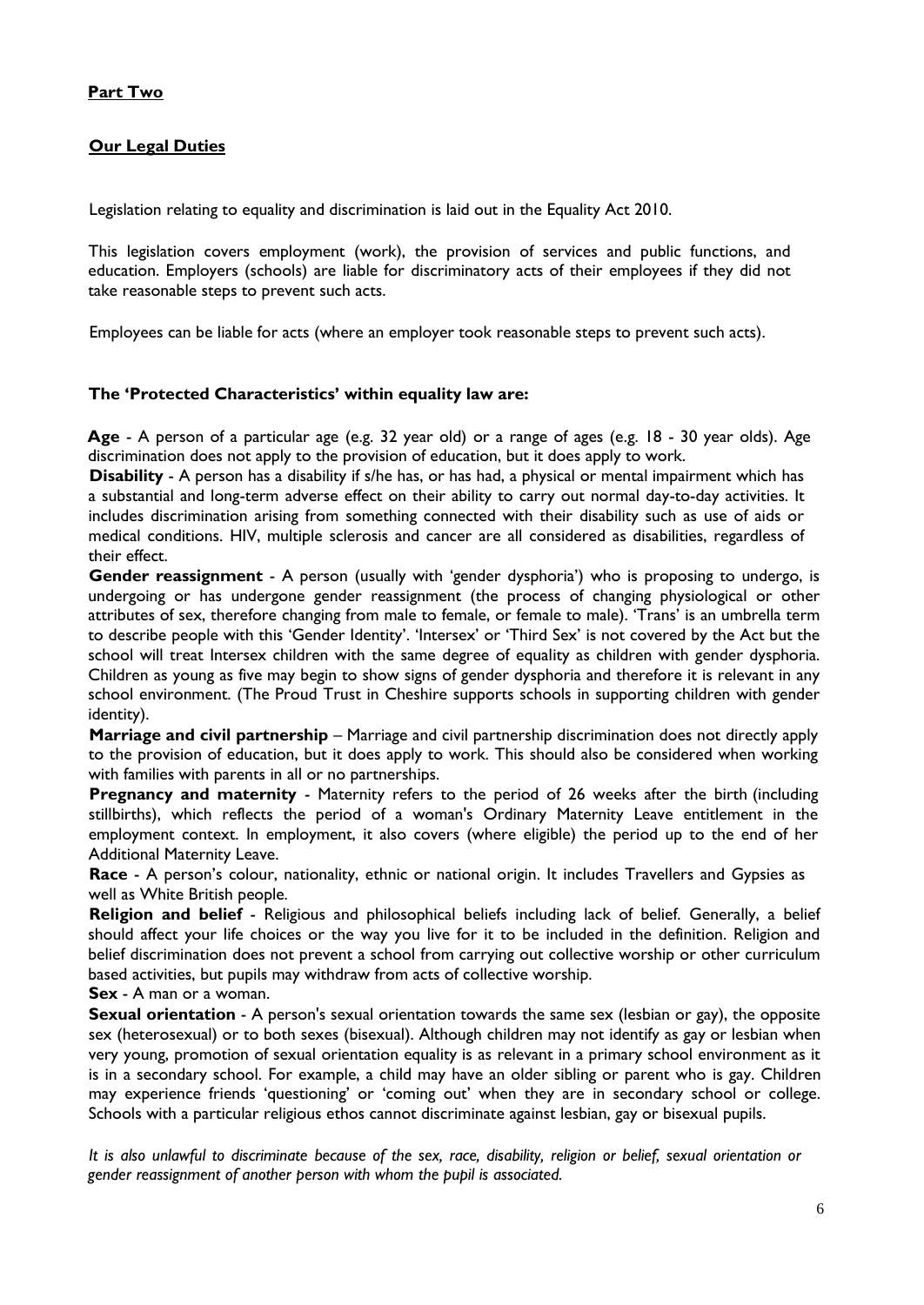# **'Prohibited Conduct' (acts that are unlawful):**

- **Direct discrimination -** Less favourable treatment because of a protected characteristic.
- **Indirect discrimination**  A provision, criterion or practice that puts a person at a particular disadvantage and is not a proportionate means of achieving a legitimate aim.
- **Harassment**  Conduct which has the purpose or effect of violating dignity or creating an intimidating, hostile, degrading, humiliating or offensive environment. It includes harassment by a third party (e.g. customer or contractor) in the employment context.
- **Victimisation**  Subjecting a person to a detriment because of their involvement with proceedings (a complaint) brought in connection with this Act.
- **Discrimination arising from disability**  Treating someone unfavourably because of something connected with their disability (such as periods of absence from work or medical conditions) and failure to make reasonable adjustments.
- **Gender reassignment discrimination**  Not allowing reasonable absence from work for the purpose of gender-reassignment in line with normal provision such as sick leave).
- **Pregnancy/maternity related discrimination**  Unfavourable treatment because of pregnancy or maternity. It includes unfavourable treatment of a woman or girl because she is breastfeeding.
- **Discrimination by association or perception**  For example, discriminating against someone because they "look gay", or because they have a gay brother; discriminating against someone because they care for a disabled relative.

*Schools are allowed to treat disabled pupils more favourably than non-disabled pupils, and in some cases are required to do so, by making reasonable adjustments to put them on a more level footing with pupils without disabilities.*

# **Public Sector Duties (applies to schools):**

A school must, in the exercise of its functions, give due regard to the need to (in relation to protected characteristics above):

- 1. Eliminate discrimination, harassment, victimisation and any other prohibited conduct.
- 2. Advance equality of opportunity (remove or minimise disadvantage; meet people's needs; take account of disabilities; encourage participation in public life).
- 3. Foster good relations between people (tackle prejudice and promote understanding).

*In practice, 'due regard' means giving relevant and proportionate consideration to the duty, so decision makers in schools must have due regard when making a decision, developing a policy or taking an action as to whether it may have implications for people because of their protected characteristics.*

# **Reasonable Adjustments and Accessibility Plans (Relating to disability schedule of Equality Act 2010):**

Schools are required to:

- Take reasonable steps to avoid disadvantage caused by a provision, criterion or practice or a physical feature that puts a disabled person at a substantial disadvantage compared to a non-disabled person. This involves removing or avoiding a physical feature, for example steps and lifts.
- Take reasonable steps to provide auxiliary aids/services.
- Provide information in an accessible format.
- Develop and implement (by allocating appropriate resources) Accessibility Plans which will
	- Increase disabled pupils' access to the school curriculum
	- Improve the physical environment
	- Improve provision of information.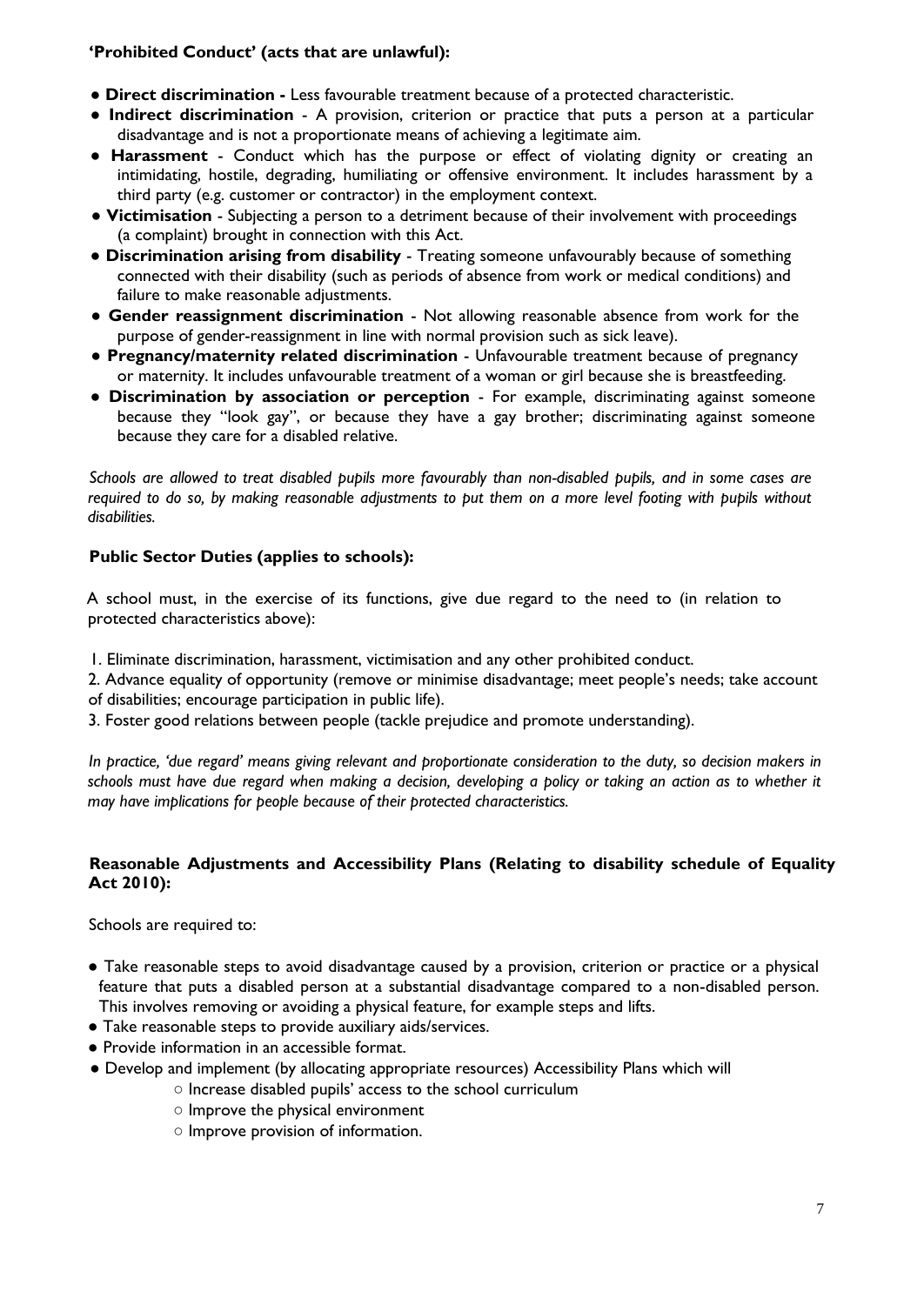The duty is an anticipatory and continuing one that schools owe to disabled pupils generally, regardless of whether the school knows that a particular pupil is disabled or whether the school currently has disabled pupils. The Federation will need to plan ahead for the reasonable adjustments that it may need to make, working with CWAC authority as appropriate.

# For more information download guidance from the **DfE:**

*http://www.education.gov.uk/aboutdfe/policiesandprocedures/equalityanddiversity/a0 064570/the-equalityact-2010*

# and **Equality Human Rights website:**

*http://www.equalityhumanrights.com* which includes the guidance for education providers (schools)

# or **Cheshire West and Chester Council** at

*https://www.cheshirewestandchester.gov.uk/your-council/policies-and-performance/e quality-and-diversity/equalityand-diversity.aspx*

The Education and Inspections Act 2006 introduced a duty on all maintained schools in England to promote community cohesion.

Aspects of educational legislation have also promoted equal opportunities, for example the Education Act includes a duty for local authorities to educate children with special educational needs in mainstream schools wherever possible.

# **Responsibilities**

# **Governing Body**

Ensure that the school complies with equality-related legislation.

Ensure that the policy and its procedures are implemented by the Executive Headteacher.

Ensure all other school policies promote equality.

Give due regard to the Public Sector Equality Duty when making decisions.

# **Executive Headteacher**

Implement the policy and its related procedures.

Make all staff aware of their responsibilities and provide training as appropriate to enable them to effectively deliver this policy.

Take appropriate action in any case of actual or potential discrimination.

Ensure that all staff understand their duties regarding recruitment and providing reasonable adjustments to staff.

It is unlawful for an employer to enquire about the health of an applicant for a job until a job offer has been made, unless the questions are specifically related to an intrinsic function of the work - for example ensuring that applicants for a PE teaching post have the physical capability to carry out the duties.

Schools should no longer require job applicants to complete a generic health questionnaire. Neither should a school seek out past sickness records until they have made a job offer.

Ensure that all staff and pupils are aware of the process for reporting and following up bullying and prejudice-related incidents.

# **All staff**

Enact this policy, its commitments and procedures, and their responsibilities associated with this policy.

Deal with bullying and discriminatory incidents, and know how to identify and challenge prejudice and stereotyping.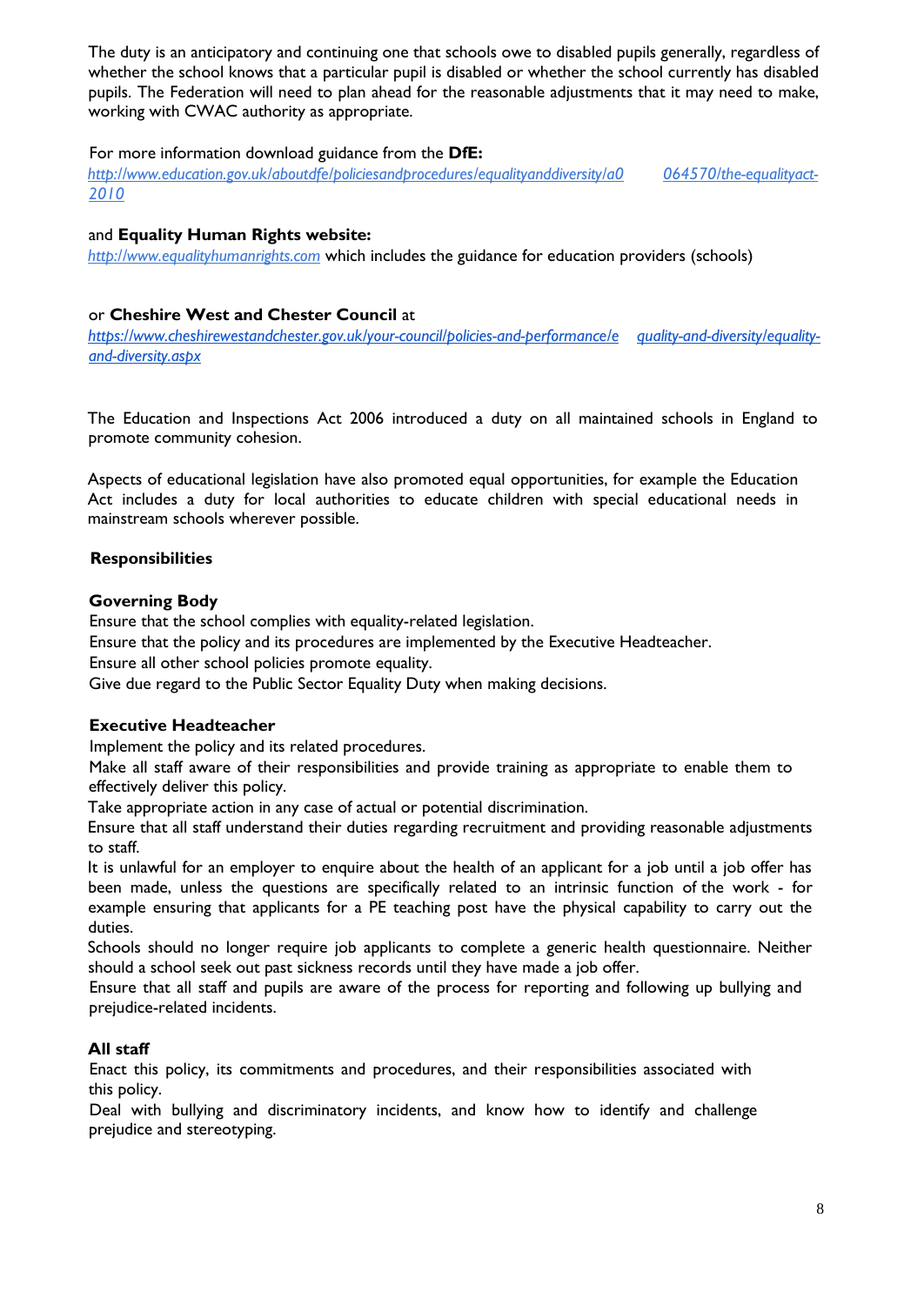Promote equality and good relations and not discriminate on any grounds. Attend such training and information opportunities as necessary to enact this policy and keep up to date with equality legislation.

To be models of equal opportunities through their words and actions.

# **SENDCos**

Enact this policy, its commitments and procedures, and their responsibilities associated with this policy. Ensure quality provision for all SEND pupils based on need.

## **Pupils**

Refrain from engaging in discriminatory behaviour or any other behaviour that contravenes this policy.

#### **Visitors (e.g. parent helpers, contractors)**

To be aware of, and comply with, the school's equality policy.

To refrain from engaging in discriminatory behaviour (for example, racist language) on school premises.

## **Definitions**

## **Equality**

This is more clearly defined as equality of opportunity and outcome, rather than equality of treatment. This means treating people fairly and according to their needs as some people may need to be treated differently in order to achieve an equal outcome.

#### **Inclusive**

Making sure everyone can participate, whatever their background or circumstances.

# **Diversity**

Recognising that we are all different.

#### **Cohesion**

People from different backgrounds getting on well together (good community relations). There is a shared vision and sense of purpose or belonging. Diversity is valued. Relationships are strong, supportive and sustainable. Cohesion is an outcome of equality and inclusion.

# **Community**

From the school's perspective, the term "community" has a number of meanings: The school community – the students we serve, their families and the school's staff.

The community within which the school is located – in its geographical community, and the people who live and/or work in that area.

The community of Britain – all schools by definition are part of it. The global community – formed by European and international links.

# **Gender Dysphoria**

Gender dysphoria is a recognised condition in which a person feels that there is a mismatch between their biological sex and their gender identity.